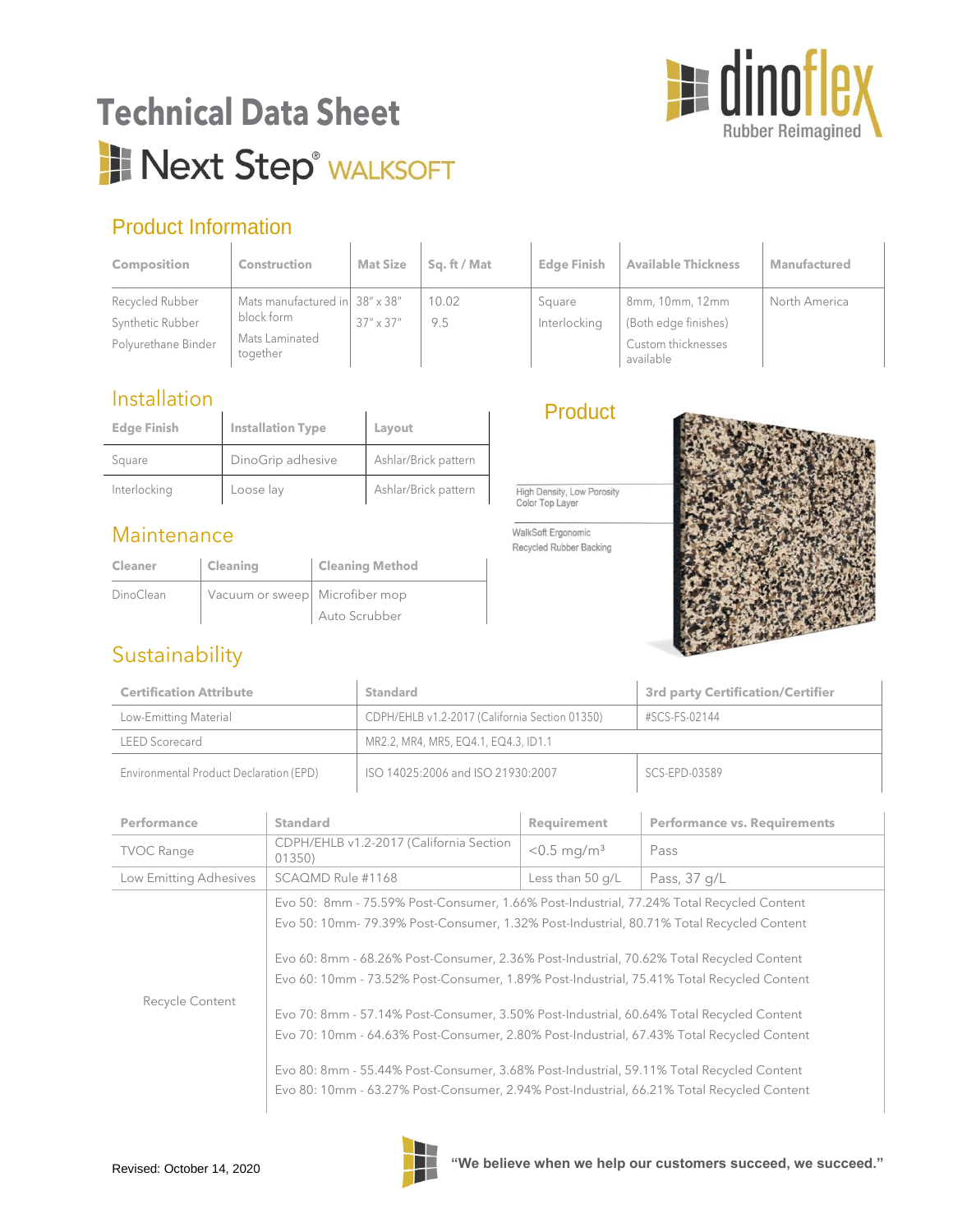# **Technical Data Sheet**Next Step® WALKSOFT



Evo 90: 8mm - 54.02% Post-Consumer, 3.83% Post-Industrial, 57.84% Total Recycled Content Evo 90: 10mm - 62.13% Post-Consumer, 3.06% Post-Industrial, 65.19% Total Recycled Content

Black: 8mm - 91.87 Post-Consumer, 0% Post-Industrial, 97.87 Total Recycled Content Black: 10mm - 92.42% Post-Consumer, 0% Post-Industrial, 92.42% Total Recycled Content

Metro: 8mm - 85.52% Post-Consumer, 0.66 Post-Industrial, 86.17% Total Recycle Content Metro: 10mm - 87.33% Post Consumer, 0.52 Post-Industrial, 87.86 Total Recycled Content

10%: 8mm - 87.96% Post-Consumer, 0.41 Post-Industrial, 88.37% Total Recycle Content 10%: 10mm - 89.29% Post Consumer, 0.32 Post-Industrial, 89.61 Total Recycled Content

30%: 8mm - 82.39% Post-Consumer, 0.97 Post-Industrial, 83.36% Total Recycle Content 30%: 10mm - 84.83% Post Consumer, 0.78 Post-Industrial, 85.61 Total Recycled Content

50%: 8mm - 76.90% Post-Consumer, 1.55 Post-Industrial, 78.44% Total Recycle Content 50%: 10mm - 80.44% Post Consumer, 1.24 Post-Industrial, 81.67 Total Recycled Content

Granite Flex - 8mm - 84.21% Post-Consumer, 0.78 Post-Industrial, 84.99% Total Recycle Content Granite Flex - 10mm - 86.29% Post Consumer, 0.62 Post-Industrial, 86.91 Total Recycled Content

Décor: 8mm - 82.38% Post-Consumer, 0.97 Post-Industrial, 83.35% Total Recycle Content Décor: 10mm - 84.82% Post Consumer, 0.78 Post-Industrial, 85.6 Total Recycled Content

Stone Line: 8mm - 56.78% Post-Consumer, 3.55 Post-Industrial, 60.32% Total Recycle Content Stone Line: 10mm -64.34% Post Consumer, 2.84 Post-Industrial, 67.18 Total Recycled Content

Elite: 8mm - 49.82% Post-Consumer, 4.26 Post-Industrial, 54.08% Total Recycle Content Elite: 10mm - 58.78% Post Consumer, 3.41 Post-Industrial, 62.18 Total Recycled Content

Nature's Collection Low Color: 8mm - 87.83% Post-Consumer, 0.3% Post-Industrial, 88.13% Total Recycled Content

Nature's Collection Low Color: 10mm - 89.18% Post-Consumer, 0.24% Post-Industrial, 89.42% Total Recycled Content

Nature's Collection High Color: 8mm - 50.70% Post-Consumer, 3.99% Post-Industrial, 54.69% Total Recycled Content

Nature's Collection High Color: 10mm - 59.48% Post-Consumer, 3.19% Post-Industrial, 62.67% Total Recycled Content